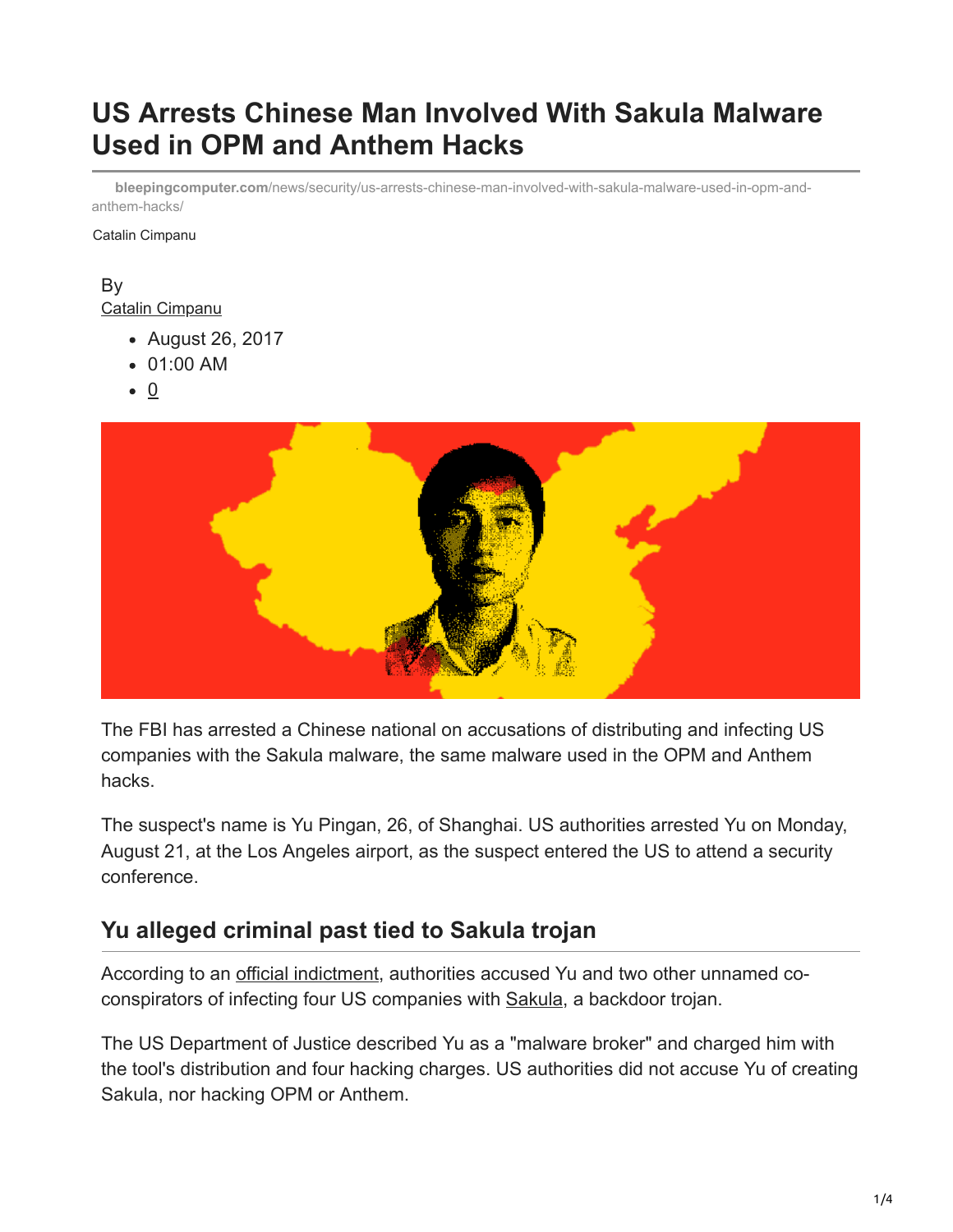Between 2014 and 2015, hackers stole the personal records of over 21 million government employees from the [US Office of Personnel Management \(OPM\)](https://en.wikipedia.org/wiki/Office_of_Personnel_Management_data_breach), and over 80 million medical records from [Anthem Inc.](https://en.wikipedia.org/wiki/Anthem_medical_data_breach), a US company that provides health insurance, including for several government agencies.

## **Yu accused of using three zero-days, knowing of a fourth**

US cyber-security firms have accused Chinese state hackers of carrying out the OPM and Anthem breaches. They blamed a cyber-espionage unit named Deep Panda — also known as APT19.

US authorities did not elaborate on Yu's connection to Deep Panda. Nonetheless, the indictment mentioned that Yu and his co-conspirators were in the possession of at least four [zero-days — CVE-2014-0322 \(affecting IE10\), CVE-2012-4969 \(affecting IE6\), CVE-2012-](http://www.cve.mitre.org/cgi-bin/cvename.cgi?name=cve-2012-4792) 4792 (affecting IE6), and an unidentified Flash Player zero-day that Yu mentioned in chat transcripts.

The hacks for which Yu stands accused all took place before the OPM and Anthem breaches. Historically, security firms have observed the Sakula trojan used in nation-state cyber-espionage campaigns exclusively.

Yu will be arraigned in court next week.

On a side note, the video below gives a basic introduction into nation-state cyber-espionage campaigns. At 27:55, security expert The Grugq provides a very simple explanation of why Chinese hackers targeted OPM and Anthem. The rest of the video also explains how the Chinese cyber apparatus works, along with similar infrastructures in Russia and the US.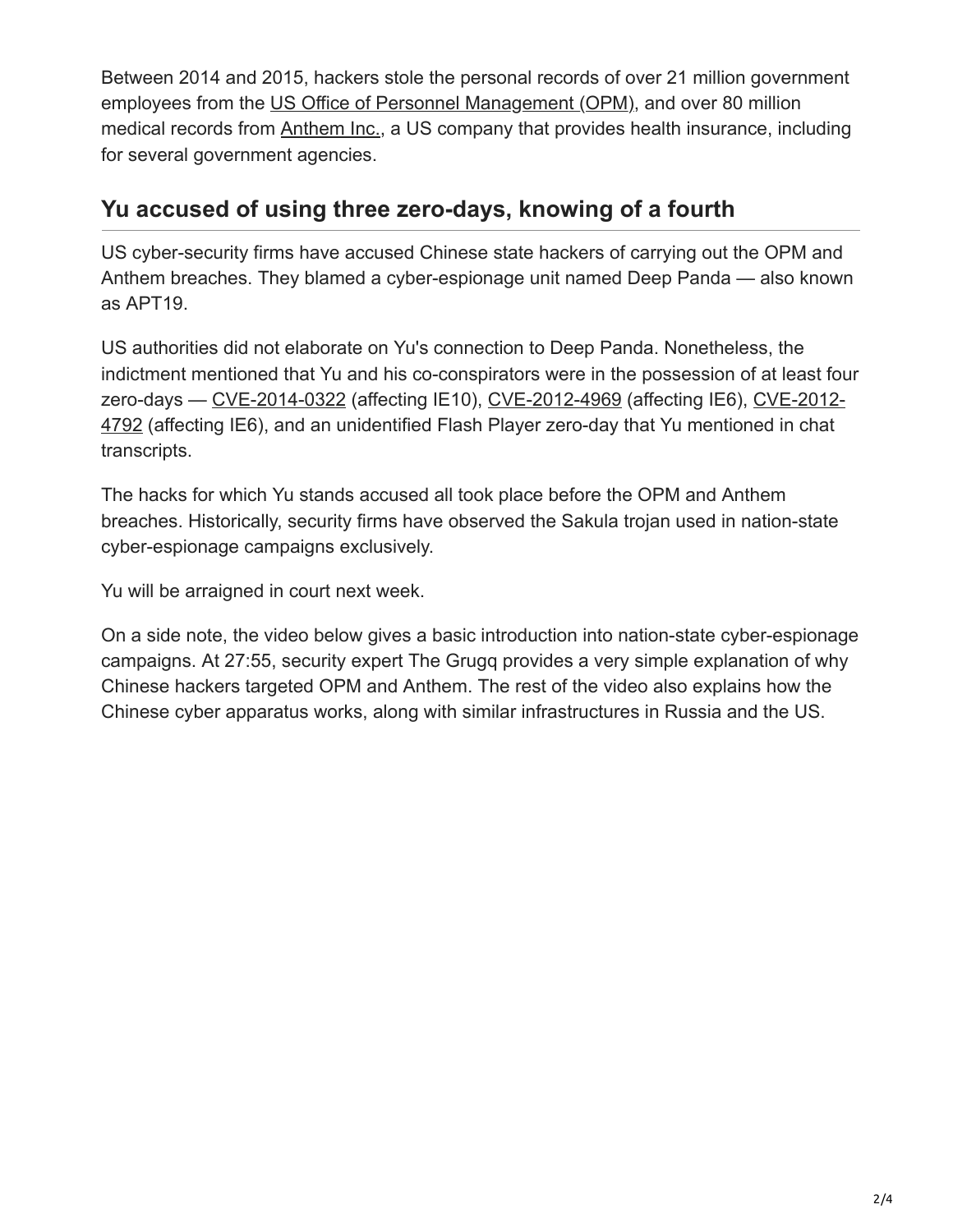

<https://youtu.be/wP2J9aYM6Oo>

#### **Related Articles:**

[Hackers target Russian govt with fake Windows updates pushing RATs](https://www.bleepingcomputer.com/news/security/hackers-target-russian-govt-with-fake-windows-updates-pushing-rats/)

[Chinese 'Space Pirates' are hacking Russian aerospace firms](https://www.bleepingcomputer.com/news/security/chinese-space-pirates-are-hacking-russian-aerospace-firms/)

[Google: Chinese state hackers keep targeting Russian govt agencies](https://www.bleepingcomputer.com/news/security/google-chinese-state-hackers-keep-targeting-russian-govt-agencies/)

[Cyberspies use IP cameras to deploy backdoors, steal Exchange emails](https://www.bleepingcomputer.com/news/security/cyberspies-use-ip-cameras-to-deploy-backdoors-steal-exchange-emails/)

[US and allies warn of Russian hacking threat to critical infrastructure](https://www.bleepingcomputer.com/news/security/us-and-allies-warn-of-russian-hacking-threat-to-critical-infrastructure/)

- [APT](https://www.bleepingcomputer.com/tag/apt/)
- [Arrest](https://www.bleepingcomputer.com/tag/arrest/)
- [China](https://www.bleepingcomputer.com/tag/china/)
- [Cyber-espionage](https://www.bleepingcomputer.com/tag/cyber-espionage/)
- [Data Breach](https://www.bleepingcomputer.com/tag/data-breach/)
- [Hack](https://www.bleepingcomputer.com/tag/hack/)
- [USA](https://www.bleepingcomputer.com/tag/usa/)

#### [Catalin Cimpanu](https://www.bleepingcomputer.com/author/catalin-cimpanu/)

Catalin Cimpanu is the Security News Editor for Bleeping Computer, where he covers topics such as malware, breaches, vulnerabilities, exploits, hacking news, the Dark Web, and a few more. Catalin previously covered Web & Security news for Softpedia between May 2015 and October 2016. The easiest way to reach Catalin is via his XMPP/Jabber address at campuscodi@xmpp.is. For other contact methods, please visit Catalin's author page.